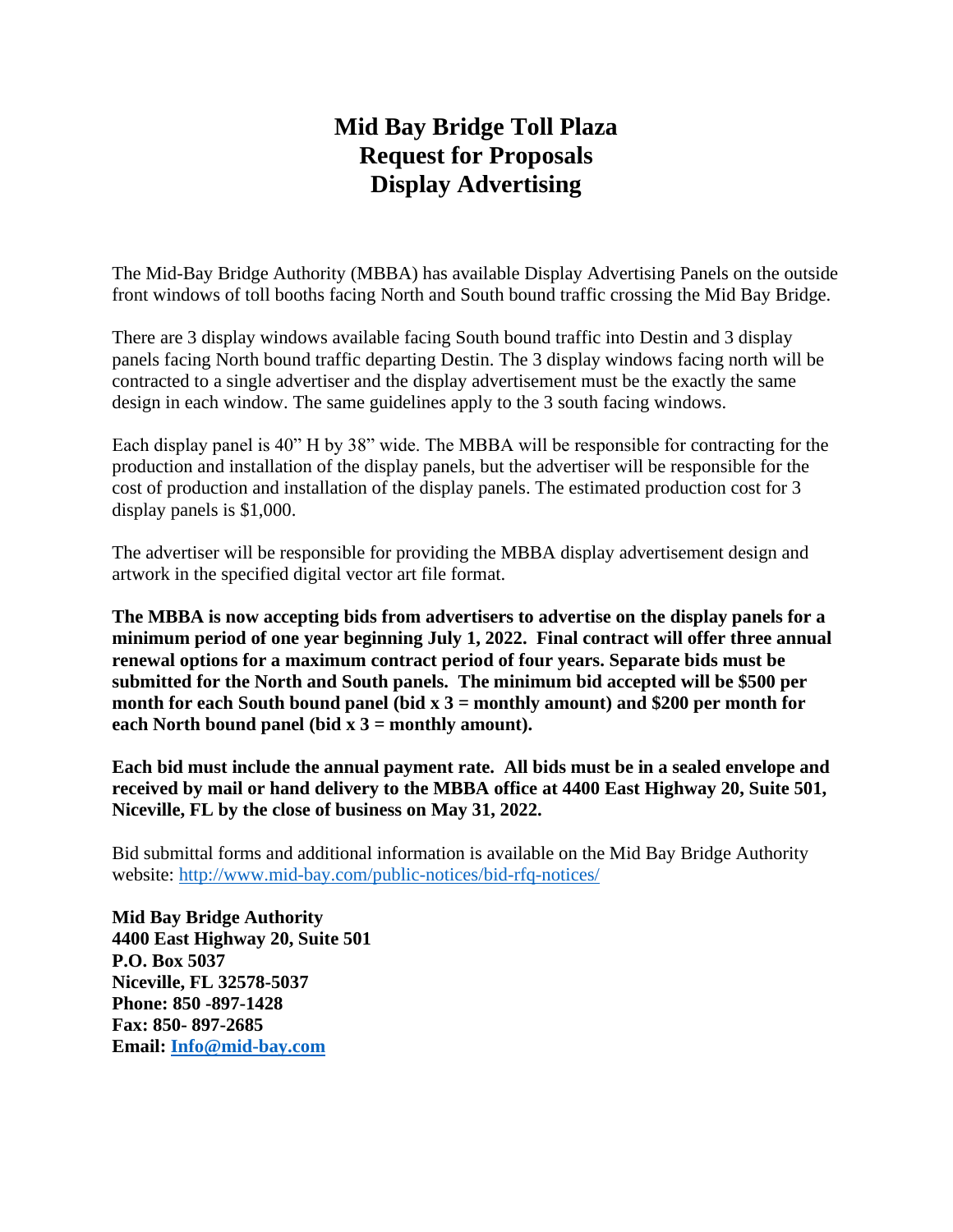# Mid-Bay Bridge Toll Plaza North Facing Display Advertising Bid

## Mid-Bay Bridge Authority Toll Booth Display Advertising Bid

### 3 - North Facing Toll Booth Displays (facing South bound traffic)

| Annual Bid Amount: _________________________                                           |
|----------------------------------------------------------------------------------------|
| (Minimum of one (I) year) (Price per panel $X$ 3 = Monthly rate, $X$ I2 = Annual Rate) |

A. Advertiser will have the option of being invoiced monthly, quarterly or annually.

#### B. In the event of tie bids, the tie breaker will be determined by the following criteria:

- 1. If current advertiser submits tie bid, contract will be awarded to the current advertiser.
- 2. Otherwise, the earliest time/date proposal bid received by the Mid Bay Bridge Authority will be awarded the contract.
- C. Display advertisements from competitive brands or companies will not be accepted on opposite faces of the toll booths.



Mid-Bay\_Bridge\_Authority 4400 Hwy. 20 E, Suite 501 P.O.\_Box\_5037 Niceville,\_FL\_32578-5037 Phone:\_850\_-897-1428 Fax:\_850-\_897-2685 Email: Info@mid-bay.com